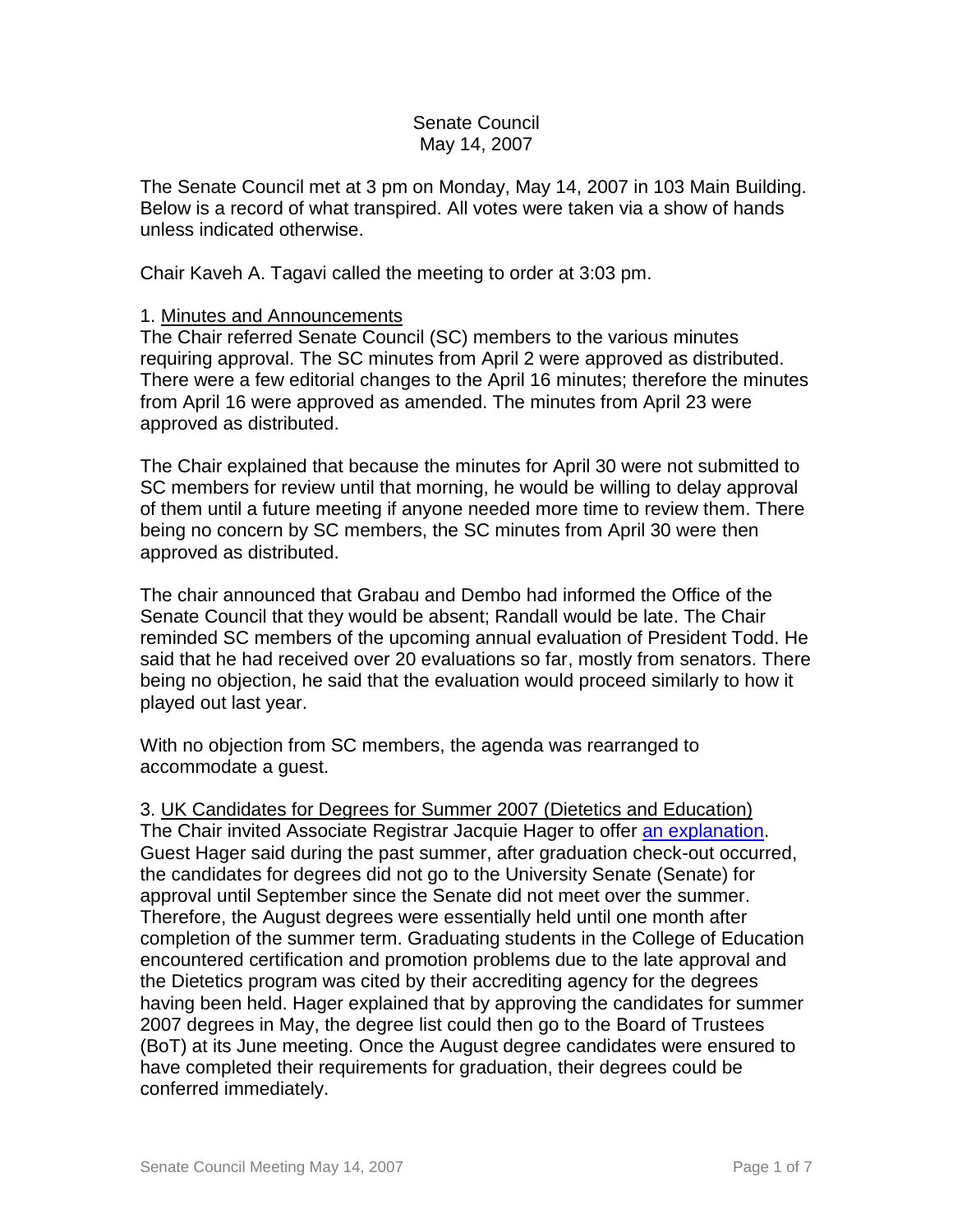In response to Finkel, the Chair said that the SC routinely approved summer degrees on behalf of the elected University Faculty senators. The Chair confirmed for Michael that five elected faculty SC members constituted a quorum for matters such as approval of the degree list.

Lesnaw **moved** to approve the list of candidates for summer 2007 degrees (MA in Education; BS in Dietetics; and BA in Education) on behalf of the elected University Faculty senators. Harley **seconded**. In response to Aken, Hager said that students could be walked on to the list later on if it was determined that they had completed the requirements for a degree. Wood joined the meeting during this discussion.

A **vote** was taken on the motion to approve the list of candidates for summer 2007 degrees (MA in Education; BS in Dietetics; and BA in Education) on behalf of the elected University Faculty senators. The motion **passed** unanimously.

#### 1. Announcements

The Chair said he would again return to announcements, beginning with his recent appointment by President Todd to the Employee Benefits Committee, for a three-year term beginning September 1, 2007. Randall and Dembo arrived.

Due to a recent request by the Office of the President, additional nominees for the following area committees were discussed: the Medical Center Clinical Sciences Area Advisory Committee; the Social Sciences Area Advisory Committee; and the Librarians Area Advisory Committee.

SC members directed the Office of the Senate Council to submit the names decided upon to the President.

The Chair explained that the Office of the Provost had contacted him to obtain three to four names for two separate faculty merit review committees (College of Agriculture and College of Business and Economics), both in the social sciences academic area. There was a lengthy discussion about which names should be put forward.

Subsequently, Lesnaw **moved** to send the list of faculty members as amended by the SC to the Office of the Provost for membership on either of the two merit review committees. Piascik **seconded**. A **vote** was taken and the motion **passed** unanimously.

The Chair said that in deference to Guest Bob Grossman, he wished to discuss something that had not been placed on the agenda. SC members agreed.

The Chair explained that there had been an existing benefit (Employee Education Program, or EEP) for employees in which six credit hours of classes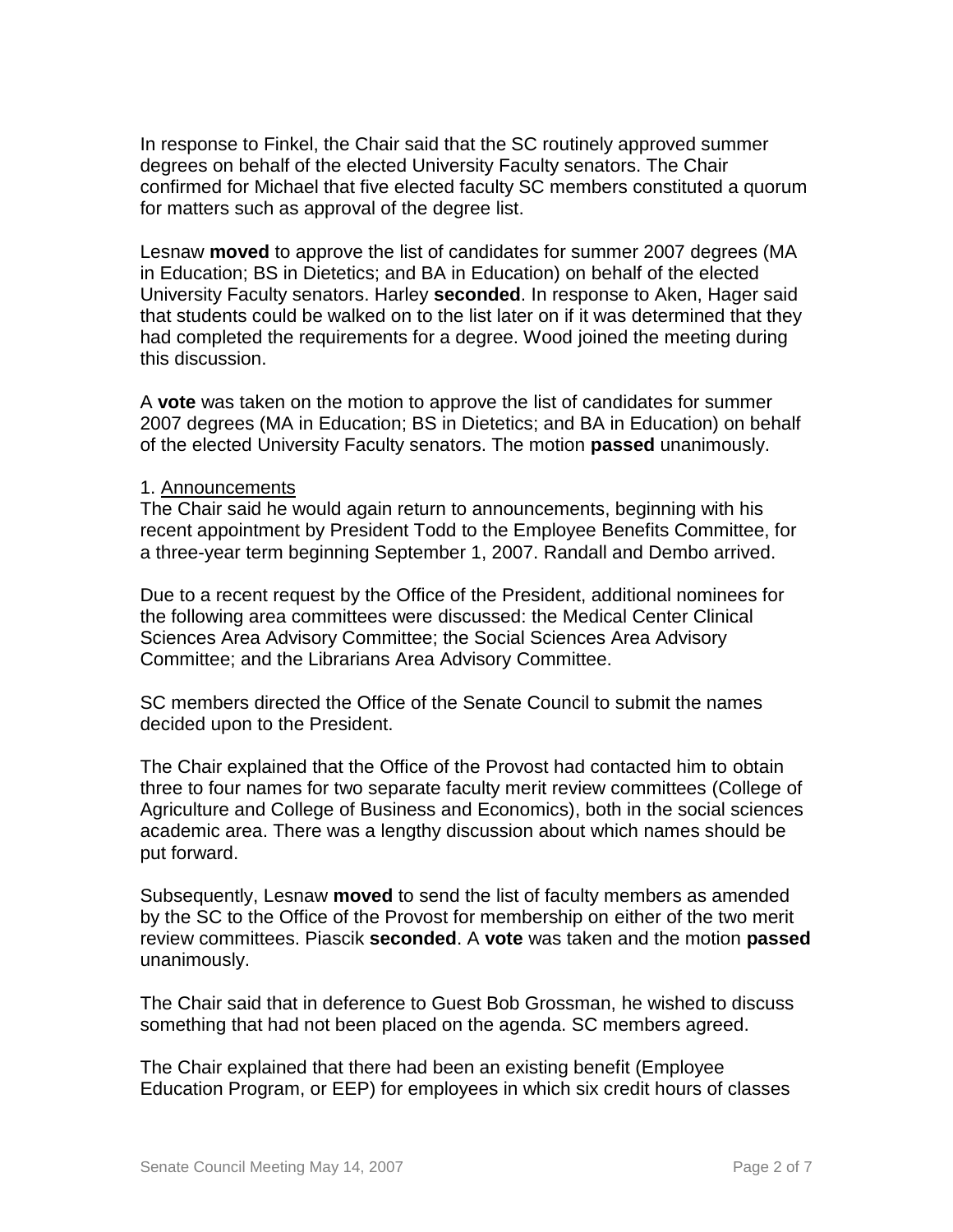could be taken at no cost to the employee every semester. The benefit had recently been expanded to dependents and spouses/domestic partners (Family Education Program, or FEP). The proposal sent to the Employee Benefits Committee (EBC) did not include tuition waivers, however, for professional schools. After asking Human Resources Director Joey Payne, the Chair said he was told that professional school courses had subsequently been included in the FEP proposal. The proposal sent to the BoT, however, specifically excluded professional schools and graduate courses. In conversation with Executive Vice President for Financial Affairs Frank Butler, the Chair said that Butler expressed surprise that the proposal no longer included professional schools. The Chair shared that Butler said he would look into and respond to the Chair's concerns.

Guest Grossman said that when he spoke with Work-Life Director Laura Koppes after the BoT approval, she said that when the proposal went to the President's Cabinet, it was determined that the benefit as proposed was too expensive. It was then returned to committee, which decided that the FEP would only apply to undergraduate work.

Lesnaw requested that the recent changes to UK's benefit structure be made the topic of a future SC agenda. She expressed deep concern that the recent expansion of various benefits was beneficial only to single, unmarried employees.

Finkel opined that the issue of summer salaries was a more relevant and applicable topic for discussion than the new FEP. The Chair invited Grossman share his thoughts before closing discussion on the matter.

Grossman said that although the EEP benefit was a good benefit, the vast majority of faculty members could not take advantage of it since most (if not all) faculty already held a bachelor's degree. After the recent fanfare about extending the benefit to dependents and spouses/domestic partners, Grossman said he was expecting a usable benefit. Instead, the benefit had been designed in such a way that it was only relevant for some employees. He said that he was not overly concerned about professional school courses not being included, since graduates from those programs normally entered the work force with a high salary. Graduate-level courses, however, could lead to a high learning potential. Grossman said that many faculty members' spouses/domestic partners likely already held a bachelor's degree. Therefore, the benefit would be largely useless for faculty unless they had children. Grossman said that he was also upset about how the change came about – omitting graduate school coursework was never part of the public discussion on the proposed new benefit.

Wood expressed agreement with Grossman's thoughts. She asked that the new benefit formally be placed on the agenda for the SC's summer retreat. The Chair thanked Grossman for attending.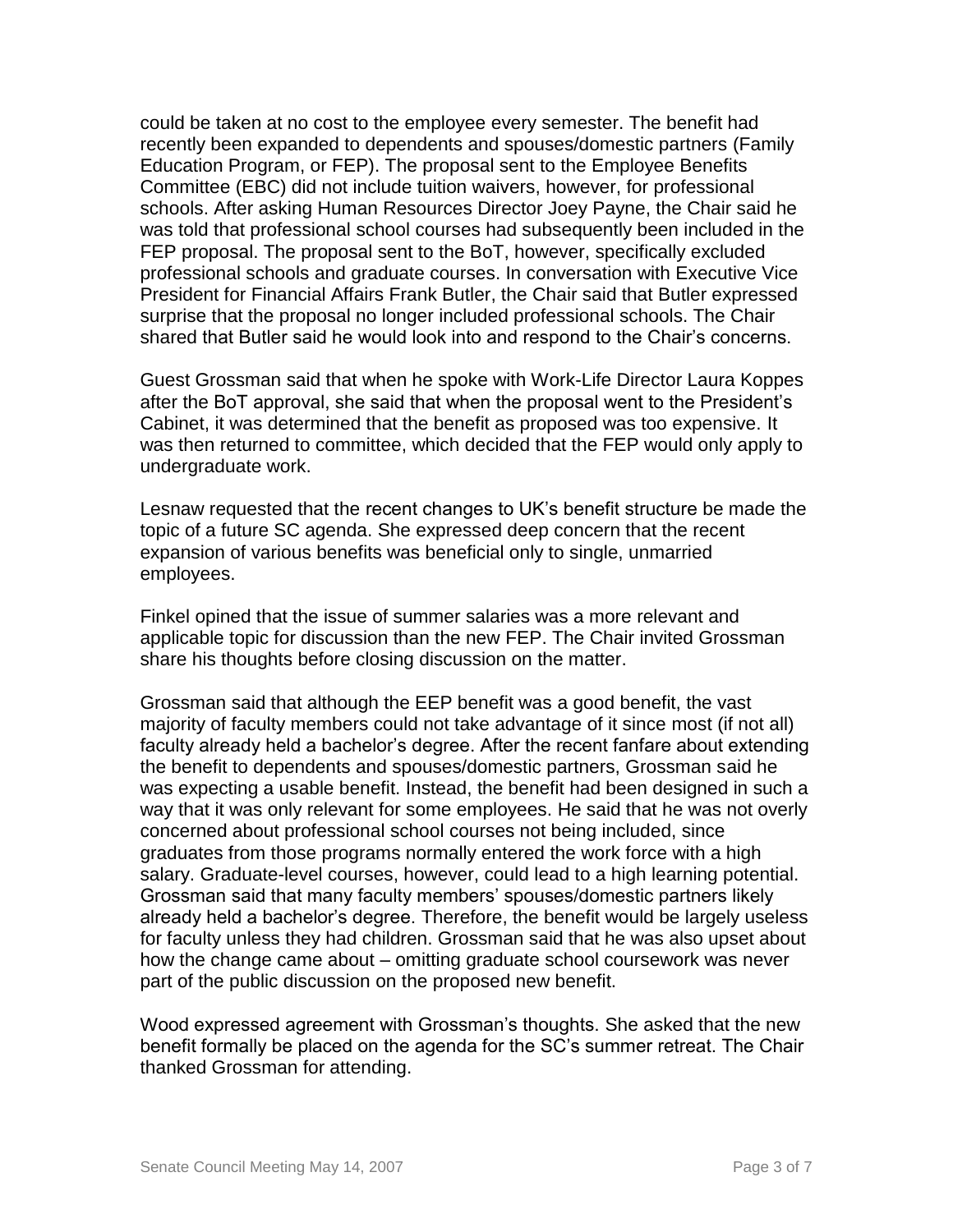# 2. [Clinical Title Series Wrap-Up](AR%20II-1%200-1%20-%20Page%20IX%20-%20Appt%20and%20Prom%20Clinical%20Title%20(DRAFT)%20Revised%20050407_KAT_USED%20IN%20MTG%20-%20NOT%20THE%20LINK%20ON%20POSTED%20US%20AGENDA.doc)

The Chair explained to SC members that although the Senate offered its input on the proposed changes to the Clinical Title Series (CTS) *Administrative Regulations*, the SC had yet to formally weigh in. He asked for suggestions.

There was a lengthy discussion about how to reflect the sentiment of the SC. Ultimately, Yanarella **moved** that the Senate Council go on record as supporting the May 7 endorsement by the Senate of the revised *Administrative Regulations* dealing with the Clinical Title Series. Lesnaw **seconded**. Discussion continued about possible rewording.

When there were no further comments to be made, a **vote** was taken on the motion that the Senate Council go on record as supporting the May 7 endorsement by the Senate of the revised *Administrative Regulations* dealing with the Clinical Title Series. The motion **passed** with seven in favor and one against.

#### 4. Rule Waiver Request - [RWA Submitted to Dean Beyond "Two-Year Window"](http://www.uky.edu/USC/New/files/20070514/BC-53%20Rule%20Waiver.pdf)  [\(BC-53\)](http://www.uky.edu/USC/New/files/20070514/BC-53%20Rule%20Waiver.pdf)

Upon moving to the next agenda item, Finkel **moved** to approve that the Senate Council waive *Senate Rules 5.1.8.5.A.2* ("two-year window') for student BC-53, so long that his case was heard by the Senate's Retroactive Withdrawal Appeals Committee by July 16. Lesnaw **seconded**.

Finkel **called the question**. A **vote** was taken on the motion to call the question. The motion **passed** with six in favor and one against.

A **vote** was then taken on the main motion that the Senate Council waive *Senate Rules 5.1.8.5.A.2* ("two-year window') for student BC-53, so long that his case was heard by the Senate's Retroactive Withdrawal Appeals Committee by July 16. The motion **passed** unanimously.

#### 5. [Summer School Pay](http://www.uky.edu/USC/New/files/20070514/FW-summer%20school.pdf)

The Chair thanked SC members for the good discussions had on the SC listserv regarding the summer school pay issue. He said that the email included in the handout had been reviewed by Provost Subbaswamy, who did not object to it being distributed. Tagavi shared the following language from the email with SC members:

Here is my understanding of some points expressed by the Provost:

1. The Provost regrets that the faculties of some colleges have been given short notices regarding these changes. He said that the budgetary changes were put in place early last fall, but their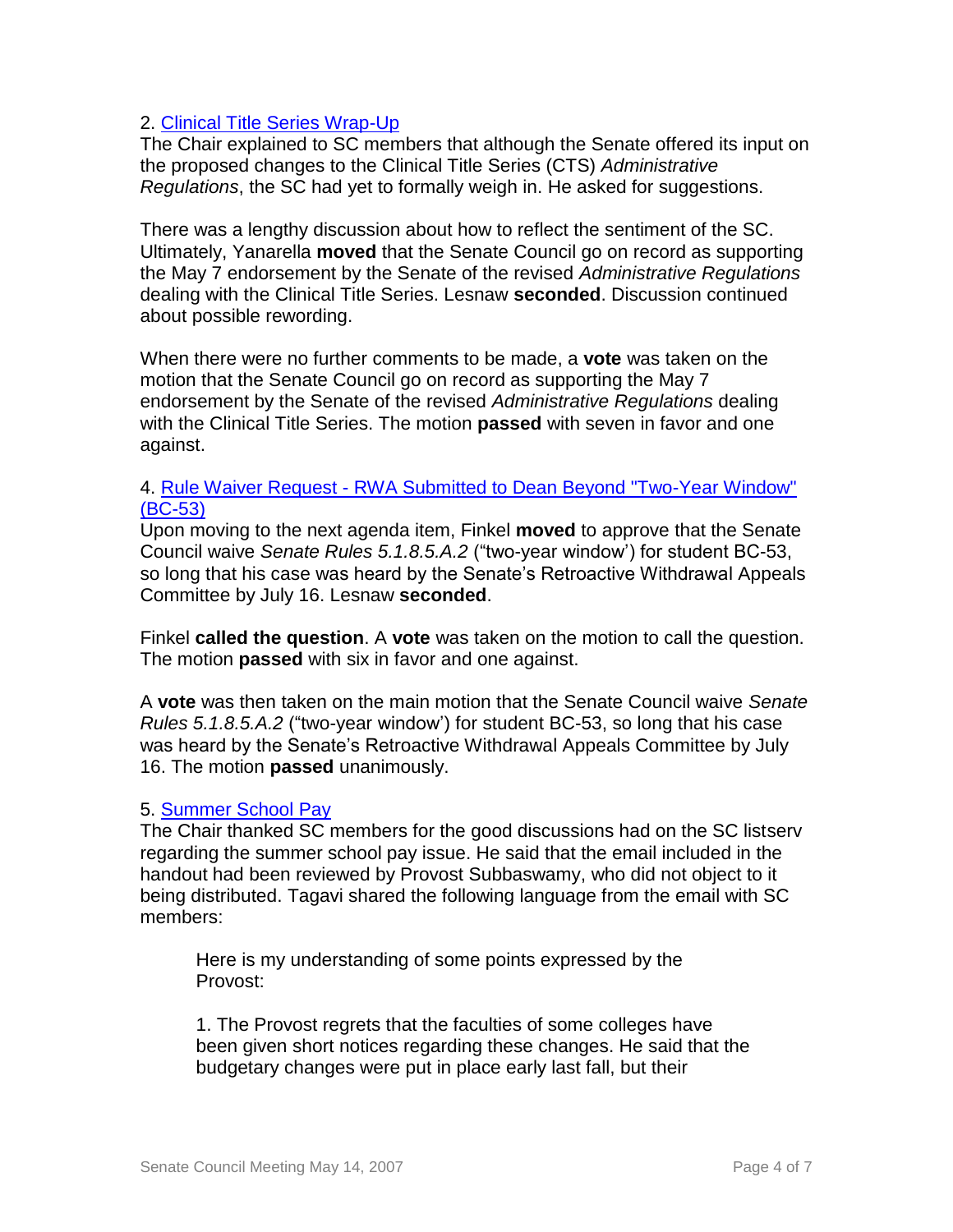consequences would have been apparent to the deans only during registration.

2. Unfortunately, the question of compensation for summer courses never came up during the planning process. Had it come up, the Provost would have made clear that a reduced or negotiated fee paid to the faculty member is not appropriate. The Provost believes that regular faculty members who teach summer courses should be paid the customary and prevailing rate. However, cancelling an "expensive" course which could just as easily be offered during the academic year is a part of sound fiscal management. There might also be circumstances (e.g., outreach mission) where a course might need to be offered regardless of financial considerations.

3. The Provosts and the deans will be revisiting this funding model at the end of the summer to examine the negative and positive implications.

While a senator had asked for a discussion on the matter at the May 7 special Senate meeting, the Chair said the agenda for that meeting had been so full that it would have been impossible to hold a robust discussion on summer school pay.

Thelin opined that if there was a policy that governed the process of assigning funds to support summer school courses, that policy needed to be readily available to anyone who wanted to read it. Wood said that it was her understanding that the policy was more or less just the language included in an email that Provost Subbaswamy sent to deans. She said that while it was only hearsay, she was told that the Provost was keeping 60% of the tuition payments and leaving the remaining 40% for a college to manage summer school courses. Both Thelin and the Chair believed that to be a factual statement. Wood said that just from discussions on the listserv, there was a lot of misinformation floating around – having a written policy that was distributed to faculty would be the best way to show transparency and educate faculty on the official policy.

Finkel said he believed that there had once been a base amount of money given to colleges, which was theirs to use for summer school, along with 40% of tuition revenues. A change was made recently, though, so that the baseline funding was removed so colleges only received the 40%. Finkel said that a college with a mix of cheap courses (a large class taught by a graduate student) and expensive courses (a small class taught by a full professor) can manage to succeed – the mix of courses allows subsidies. A college that only offered cheap courses would succeed financially and make money, but a college that offered only expensive courses would not be able to offer such courses in the summer. Finkel said that there was a very real educational ramification as a result of the current summer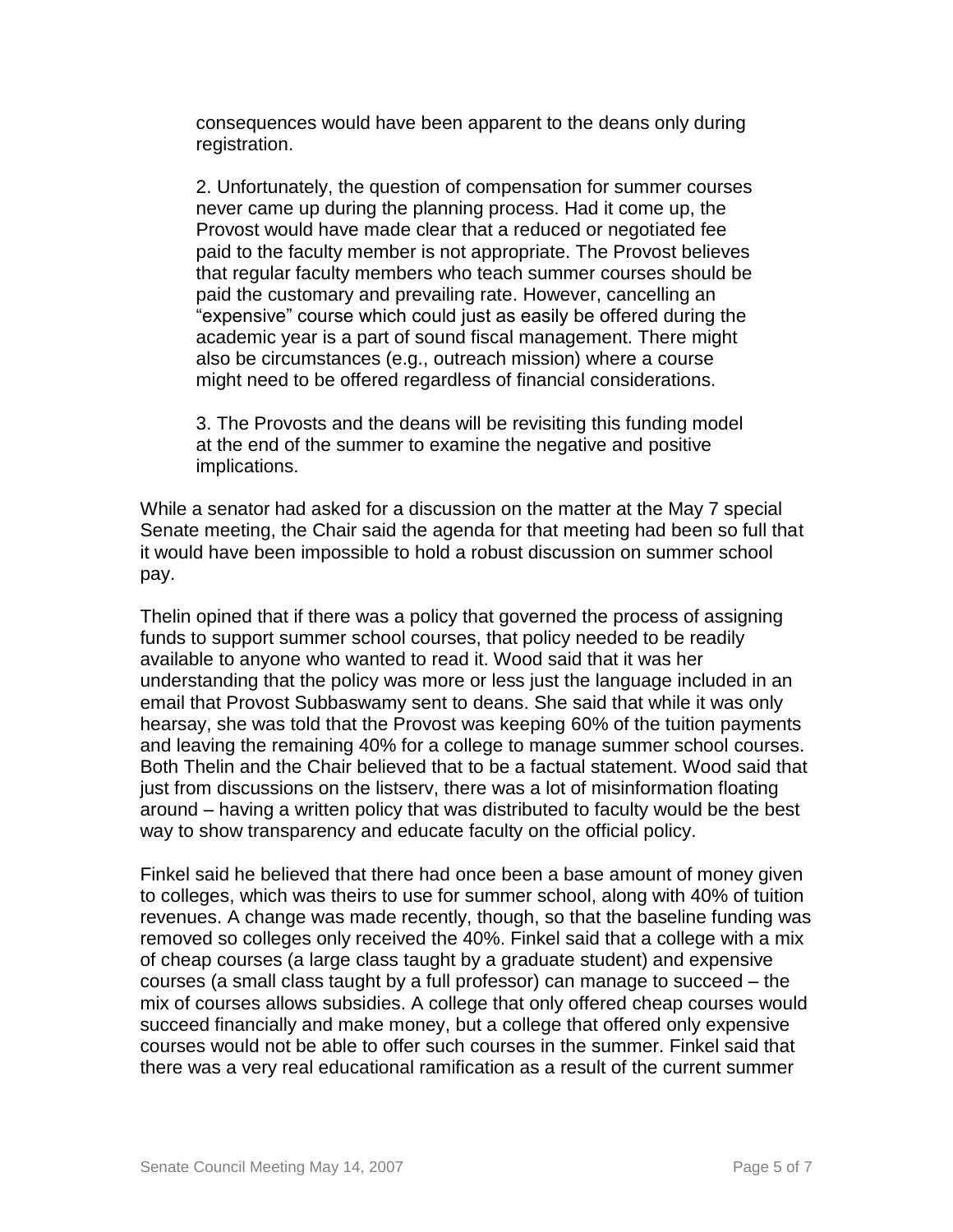school funding model. The fact that colleges were cancelling summer courses due to an inability to break even was definitely an academic issue.

Provost's Liaison Greissman said that the removal of baseline funding occurred shortly before then-Provost Mike Nietzel left UK. Wood said that there was a baseline that was in place, back to 2001, in which a college only received profit for income that was over and above the baseline. She noted that the current model negatively affected graduate education in the summer. Currently, a TA or RA that taught a course in the summer received full tuition reimbursement. This meant that 100% of the student's tuition payment came from the 40% that the college had to work with; coupled with the faculty member's salary and fringe benefits, some graduate courses were not offered in the summer session due to cost.

Finkel said that insofar as there was an academic component to the issue, the SC had the right to make a statement about the matter. If there were students who depended upon summer courses that suddenly were not offered, there was a real disservice to students.

Randall noted that the Provost had said the issue would be reevaluated at the end of the summer. Randall **moved** to send a letter to Provost Subbaswamy requesting that he keep the Senate Council informed about the reevaluation of summer school pay so that at an appropriate time, the Senate Council could offer its advice. Piascik **seconded**. At Yanarella's suggestion, Randall **revised the motion** to frame the motion as an issue with significant academic implications. Piascik also **accepted**.

The Chair said that in conversations with Provost Subbaswamy, the Provost was also opposed to the practice of allowing faculty to negotiate the fee paid for teaching a summer course. The Chair added that both he and the Provost agreed that every faculty member should be paid at the standard rate for teaching a summer course.

After additional discussion, Dembo asked if there were going to be faculty who received less than the customary and prevailing rate of financial remuneration. If so, the proposed motion would do nothing to address the issue of faculty being shorted in terms of pay for the summer 2007 sessions.

Wood subsequently offered a **friendly amendment** that the motion be amended to include, "The Senate Council has discussed recent changes in the summer school policy and has identified several areas of academic concern, including the issue of graduate courses in summer; continuing education and non-uniformity in faculty reimbursement. For that reason…." Randall and Piascik **accepted**.

A **vote** was taken on the motion that because the Senate Council has discussed recent changes in the summer school policy and has identified several areas of